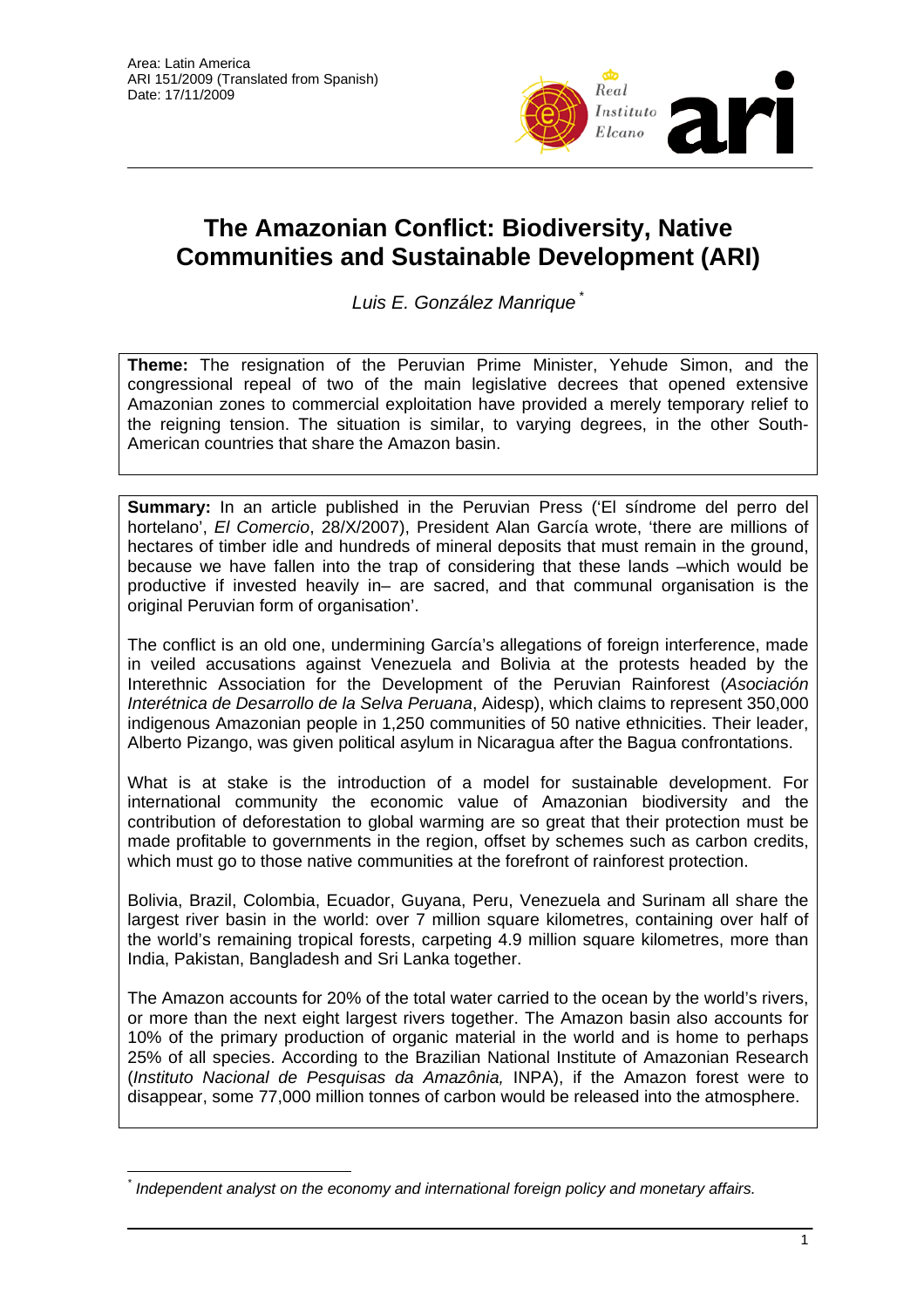

**Analysis:** In 2008, García's government passed a law (the 'forest law' or *ley de la selva*) making it easier to exert pressure on communities to sell their lands to oil companies. The decrees, rejected by all parliamentary parties except the ruling APRA, established that an indigenous community could subdivide and sell its land if 50% or more of its members voted in favour, reducing the previous threshold of 66%.

García argued that his proposal would allow communities to dispose freely of their lands, set up companies to manage them, subdivide them and lease them out for development. However, the supposed beneficiaries were not convinced. Aidesep accused the government of granting multinationals *carte blanche* to plunder their ancestral lands and mobilised its supporters in Amazonas, Loreto and Cuzco. Militants blocked roads, occupied oil and gas facilities and demonstrated before hydroelectric plants and Camisea gas deposits.

According to the Ministry for the Environment, although 12 million hectares have already been titled to natives, their claims extend to practically the entire territory and its subsoil.

According to a study carried out by Matt Finer and Clinton Jenkins of Duke University, the oil and gas blocks zoned for hydrocarbon activities cover extensive areas of the Amazon, including national parks and lands used by peoples in voluntary isolation. The study further maintains that 64 of these blocks cover approximately 72% of the Peruvian Amazon (490,000 square kilometres) and that new access roads pose considerable threats to previously remote areas, including deforestation, colonisation, unsustainable hunting and illegal logging.

The repeal by the Peruvian Congress, in December last year, of the legislative decrees that would have allowed the acquisition of indigenous lands, after 10 days of protests by more than 10,000 members of 65 indigenous organisations, was the first serious setback to García's commercial openness policy. This year, 10 similar decrees were passed, unleashing even greater protests.

Aidesep called for international protest against the decrees of 31 May last, at the closure in Puno of the  $4<sup>th</sup>$  Abya-Yala Continental Summit of Indigenous Peoples and Nations, which had attracted 7,000 delegates from indigenous peoples throughout the hemisphere.

*Abya-Yala* is a Kuna term meaning 'Continent of life' and has been adopted by the indigenous organisations of the hemisphere as an alternative for the name America. Puno saw the consolidation of a national movement to seek the repeal of the concessions for 7 July and the formation of a new indigenous political party to represent the 'Plurinational Peruvian Political Project'.

The protests began shortly after the indigenous summit, disrupting public transport to Machu Picchu, blocking roads in several parts of the country and occupying oil and gas facilities, cutting off fuel to generate electricity.

Yehude Simon, Prime Minister at the time, admitted that the government had ingenuously believed that plans for the development of the Amazon region could be implemented from the capital, without consulting the natives. The natives maintained that the legislative decrees violated their right to be consulted with regard to their lands, as articulated in Convention 169 of the International Labour Organisation on Indigenous and Tribal Peoples and the UN declaration on Indigenous Peoples, both signed by Peru.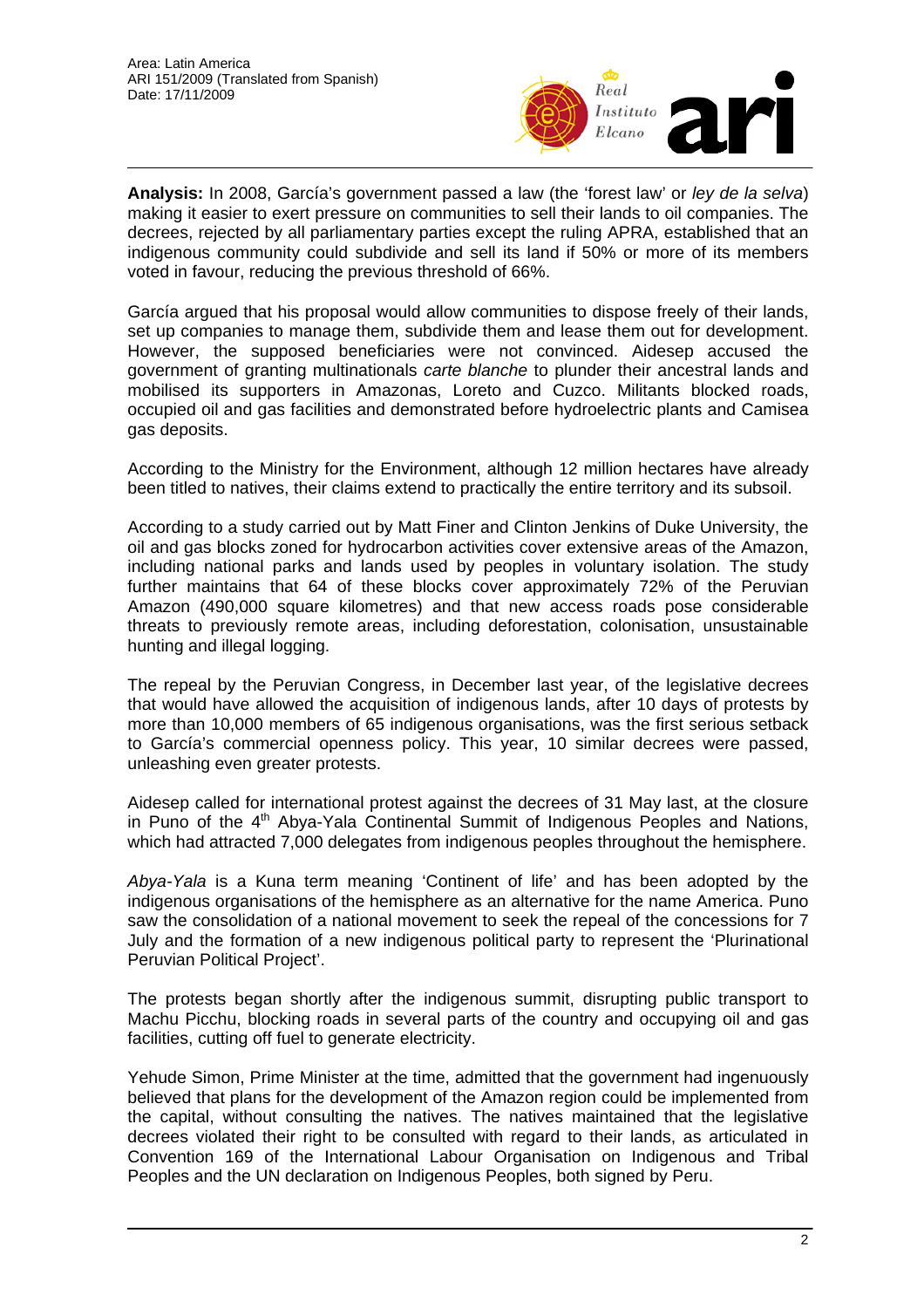

The Amazonas department, where the clashes took place, has 465,000 inhabitants and produces 0.65% of the country's GDP. The poverty rate of 59.7% is one of the highest in the country. The Amazonas department also has the worst deforestation rate, averaging at 35,500 hectares per year, double that of Ucayali and treble that of Madre de Dios.

In the 90s alone, 355,000 hectares were logged and burnt in the Amazonas department, compared with 27,600 in the neighbouring San Martín region. Figures show a huge migration of colonists to regions given over to illicit logging.

The current level of organisation among native communities means that, without their support, government plans for the region are unviable. In December 2008, the Congress Multiparty Commission declared that the decrees were unconstitutional, as they violated international treaties signed by Peru. Legislative decree 1090, now repealed, constituted a new wild flora and fauna act, which extended the agricultural frontier to allow the cultivation of biofuels and threatened the integrity of the lands of the indigenous communities.

According to the Peruvian Forum for the Ecology (*Foro Ecológico Peruano,* FEP), the main ecological NGO in the country, Decree 1090 would have affected 60% of the country's primary forests, amounting to 45 million hectares, abolishing their protected status as forest heritage and turning them into agricultural land capable of being bought and sold.

According to a survey carried out by Ipsos-Apoyo, García's approval rates have plummeted to 21% since the Bagua clashes. An overwhelming majority of respondents (92%) supports the cause of the indigenous Amazonians, considering that the government was wrong not to consult them before passing decrees opening the area to foreign investment. A majority of respondents (57%) blamed García for the massacre.

What convinced García of the existence of an international campaign to discredit him and destabilise his government was the almost instant credibility given abroad to claims of an indigenous massacre in Bagua. The accusation was repeated by indigenous associations abroad, NGOs, Internet bloggers and government officials in Venezuela, Bolivia and Ecuador.

The government has maintained its count of 33 dead (24 police and nine civilians) and over 155 civilians and 24 police injured. Aidesep has circulated a version in which the police tried to cover up the number of indigenous dead, throwing some bodies into the Marañon river and mass graves, and cremating others.

However, the Ombudsman, church representatives and independent journalists have found no evidence of bodies for these claims. James Anaya, UN Special Rapporteur on the Situation of Human Rights and Fundamental Freedoms of Indigenous Peoples, said after visiting the area that he had found no evidence of genocide or of any attempt to exterminate a people as such. However, the Peruvian Association for Human Rights (*Asociación Pro Derechos Humanos de Perú*, Aprodeh) reports that they have identified 61 persons known to have taken part in the Bagua protests and now gone missing.

## *A Shared Problem*

Indigenous Amazonians make up only 1% of the Peruvian population, but live in scattered strategic enclaves in the forest, accounting for two-thirds of the national territory and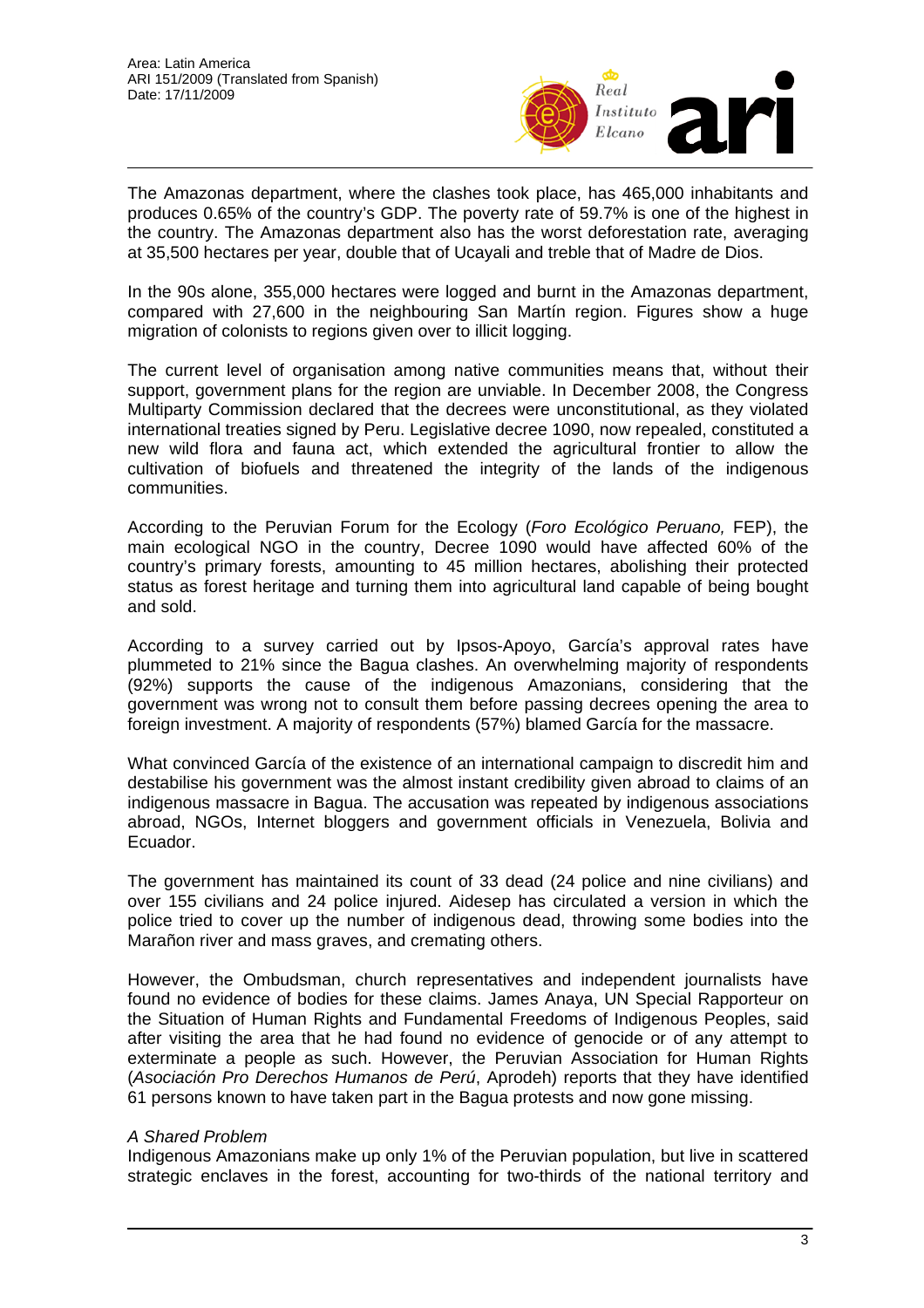

covering 1.3 million square kilometres. Of the one million indigenous peoples living in the Amazonian basin, 300,000 are in Peru, almost 200,000 in Bolivia, 100,000 in Ecuador and 70,000 in Colombia, with the rest in Brazil, the Guyanas and Venezuela.

The threats facing all of them include deforestation, contamination of rivers by pesticides used in intensive agriculture and the violence that proliferates in remote areas where public authorities are absent and drug traffickers are ever present.

The drug trade is having a serious impact on Amazonian ecosystems. The FEP calculates that for every 1 hectare of coca planted, 4 hectares of forest are felled, and it considers that in the last 10 years 2.5 million hectares have been deforested. At this rate, some 200,000-300,000 hectares would have fallen victim to deforestation over the past 10 years.

In Brazil, two-thirds of the Amazon rainforest has no protection whatsoever. During the 90s deforestation may have accounted for some  $10\%$ -20% of all CO<sub>2</sub> released into the atmosphere. Another 2% of rainforest is lost every year, and increased road building could cause 30%-40% of the Amazon basin to become deforested by 2020, compared with the 15% by which it has been reduced since 1960. Eighty-five per cent of illegal logging takes place in the vicinity of roads.

In Brazil, home to 60% of the world's tropical forests, conflict between ecologists and *desarrollistas,* those in favour of increasing economic activity in the Amazon region, continues to escalate. The government's growth programme (*Programa de Aceleração do Crescimento,* PAC) plans to invest US\$240,000 million in infrastructure (roads, hydroelectric and thermal stations, gas pipelines, railways, basic sanitation and urban transport). The 80 planned dams alone would flood 12 million hectares, an area half the size of the UK.

Logging in the Amazons accounts for one half of all deforestation-caused greenhouse gas emissions, which, in turn, account for 20% of the total, according to estimates from the World Wildlife Fund. Because of this, Brazil is now the world's  $4<sup>th</sup>$  emitter of carbon gases.

Over the past five years, the government has created 62 new natural reserves. At present, the area protected by law amounts to over 280,000 square kilometres, placing Brazil  $4<sup>th</sup>$  in the world ranking of countries with the largest percentage of protected areas in relation to their total area.

However, there is no infrastructure in place to guarantee the effective protection of these areas. With just one federal agent for every 2,800 square kilometres, many natural reserves have been occupied by landless peasants, illegal loggers, farmers and miners.

Growing demand for food by emerging powers such as China has exponentially increased exports of meat, cereals and fruits from Brazil; from 1997 to 2003 meat exports multiplied by five. Eighty per cent of the increase was supplied by Amazon farms, where herds doubled to 57 million head in the 90s, to occupy 340,000 square kilometres of pasture.

Brazil is the world's second-largest producer and largest exporter of soy, one of the few crops that can grow in deforested terrain, speeding up the process for commercial exploitation in Rondonia, Pará and Matto Grosso. The soy boom is leading to what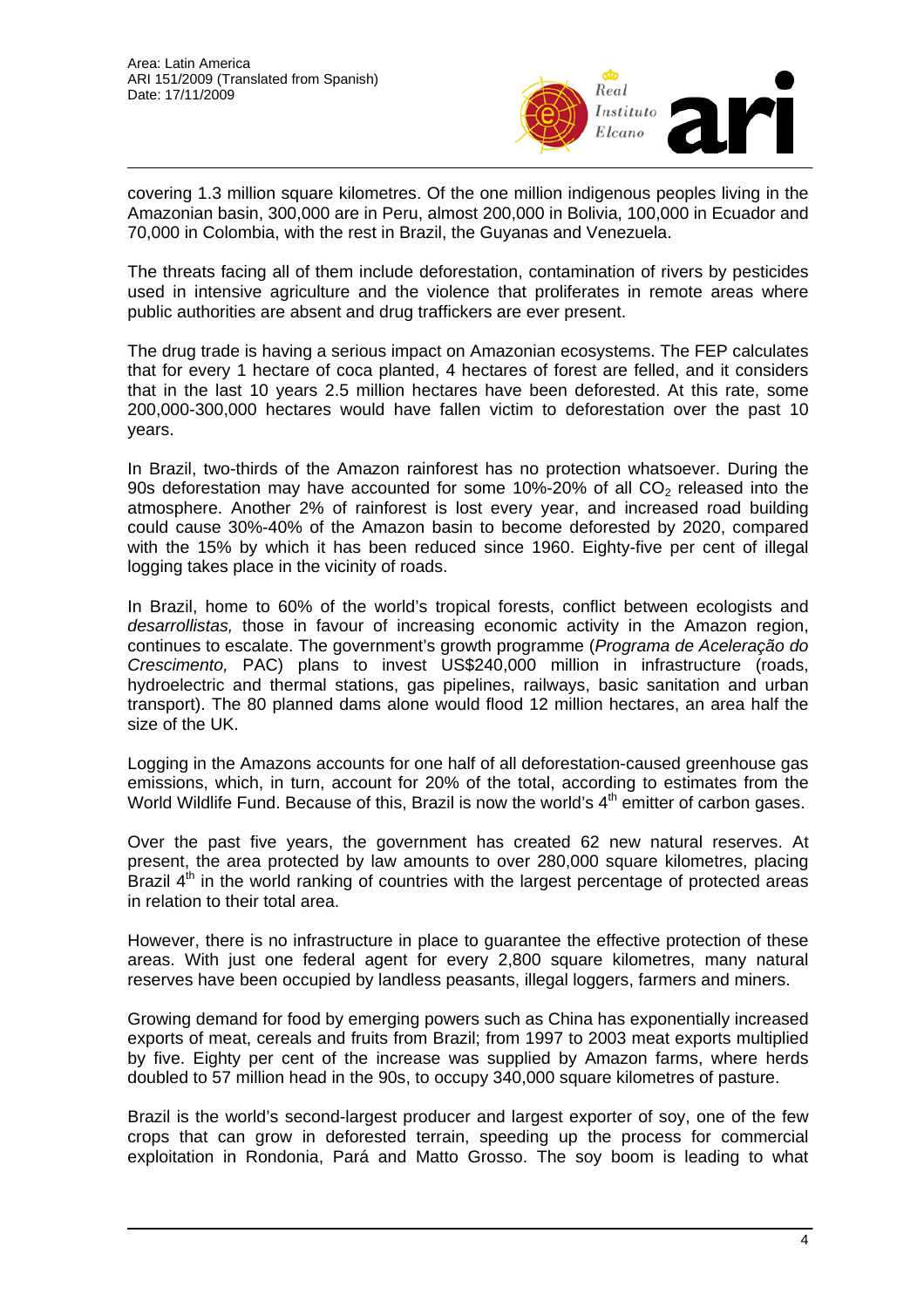

experts call the 'savannisation' of the Amazon rainforest and the wetlands of Matto Grosso (the so-called *cerrado*) where Brazilian soy production is concentrated.

According to the estimates of several environmental NGOs, voracious world demand for soy, mainly for cattle feed, is causing more deforestation than logging, ranching and mining together. Soy also consumes the soil's nutrients and requires enormous amounts of fertilisers, pesticides and herbicides, which then go on to contaminate the rivers. Deforestation is closely linked to the *Chicago Board of Trade* agricultural commodities index.

The latest environmental confrontation in Brazil focussed on two presidential decrees which ecologists maintain are a threat to the Amazonian ecosystem. The first grants title to the occupiers of public lands covering some 67 million hectares, the size of France, in the Amazonian region.

Just 14% of private land ownership in the area is backed by legal title, and environmentalists are opposed to the decree, believing it benefits squatters. The other decree creates more flexible regulations for the granting of environmental permits for the construction of federal highways crossing the tropical forest.

Rural pressure groups, on the other hand, maintain that the decrees will facilitate government control, preventing conflicts and indiscriminate logging. Carlos Minc, Minister for the Environment, had initially introduced measures to ensure that the final decision with regard to the granting of land titles and highway permits was included in his own remit, although certain of his colleagues rejected these amendments before putting the decrees before Congress, in the face of which Minc accused them of 'immorality'. Lula has promised that from now on he will coordinate environmental matters personally, giving Minc a level of support that his predecessor, Marina da Silva, never enjoyed.

Lula hopes to avoid having to appoint a new Minister for the Environment just months before the Copenhagen conference. Brazilian Amazonia is home to 20 million people (many of them dependent on the timber industry, 70% in the state of Pará, just to give an example) and no government is willing to condemn them to poverty in order to save the forests.

## *The Right to be Consulted*

Indigenous Amazonians account for less than 0.5% of the Brazilian population of 186 million. The percentages are similar in Colombia, Venezuela, Peru and Bolivia, where these people are essential to the conservation of the rainforests, their natural habitat. According to Chico Mendes, the Brazilian ecologist assassinated in 1988, 'deforestation ends where indigenous lands begin'.

The national laws of most Latin American countries recognise the rights of their indigenous peoples to preserve their traditional lands. However, when these macroprojects are approved, governments and the courts almost invariably pronounce in favour of the 'best interests of the nation and economic development'.

Indigenous organisations are in the front line of resistance against environmental plundering. As the British historian John Hemming maintains in his book *Tree of Rivers*  $(2008)$ , a history of the Amazon from the 16<sup>th</sup> century to the present day, native